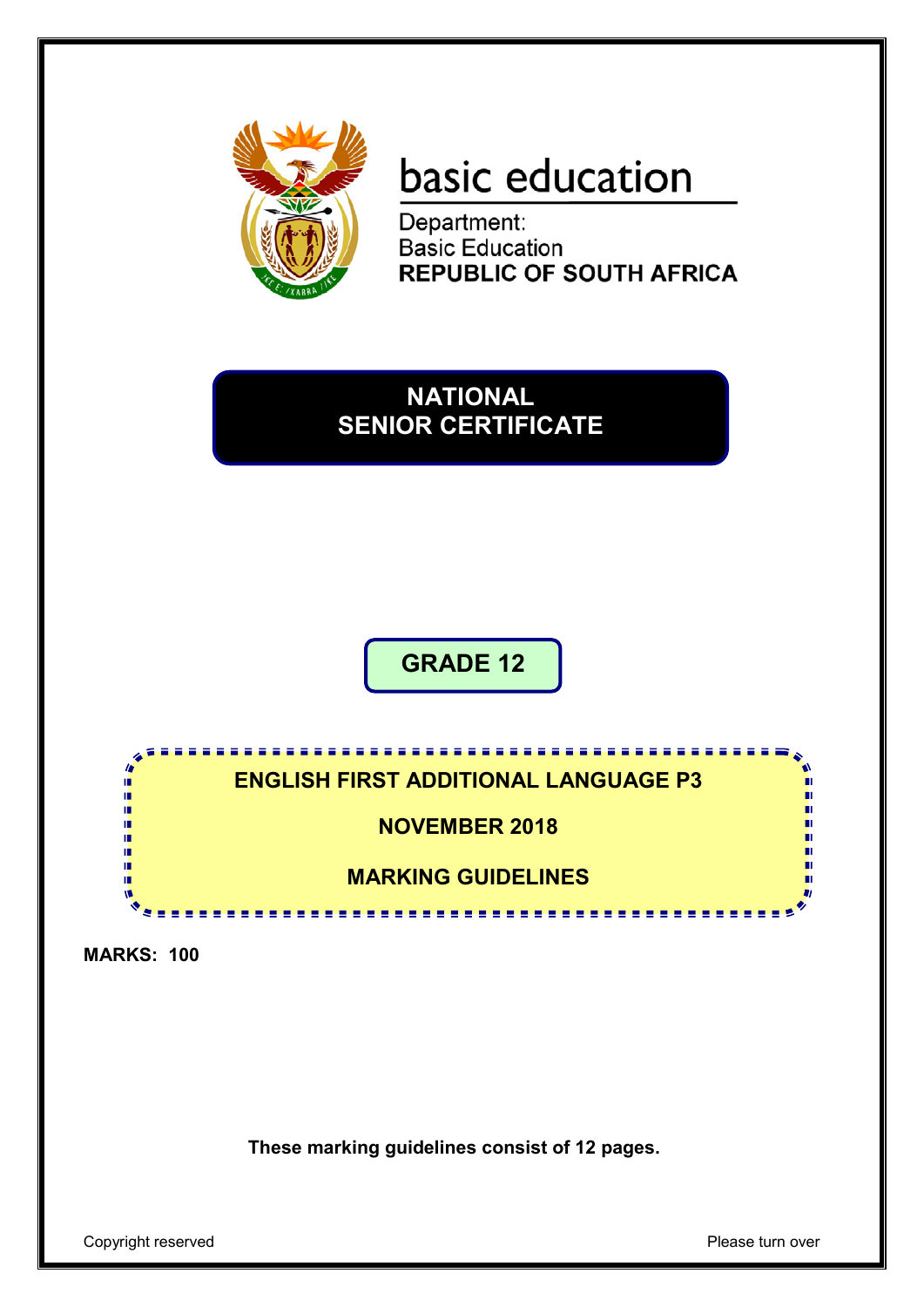#### **INSTRUCTIONS AND INFORMATION**

This memorandum must be used together with the attached English FAL assessment rubrics for SECTIONS A, B and C.

#### **SECTION A: ESSAY**

#### **QUESTION 1**

#### **Instructions to Markers:**

- Candidates are required to write on ONE topic only.
- The ideas listed below the topics are only **some ways** in which the topic could be interpreted.
- Full credit must be given for the candidate's own interpretation.
- Marking must be objective. Give credit for relevant ideas.
- Use the 50-mark assessment rubric to mark the essays. The texts produced by candidates must be assessed according to the following criteria as set out in the assessment rubric:
	- o Content and planning (30 marks)
	- o Language, style and editing (15 marks)
	- o Structure (5 marks)

#### **NOTE:**

- Adhere to the length of between 250 and 300 words as prescribed in the CAPS document. However, should the maximum word count be reached mid-sentence, read to the end of that sentence.
- No additional penalties may be imposed as the rubric itself imposes penalties.

#### 1.1 **Everything was going according to plan when …**

Narrative/Reflective/Descriptive

- If narrative, the essay must have a strong story line and an interesting ending.
- If reflective, the essay should convey emotional reactions and feelings the candidate experiences/experienced.
- If descriptive, the writer should create a picture in words using as many senses as possible to make the description clear.
- **NOTE:** A candidate may write an essay which contains elements of more than one type of essay/any other essay type. **[50]**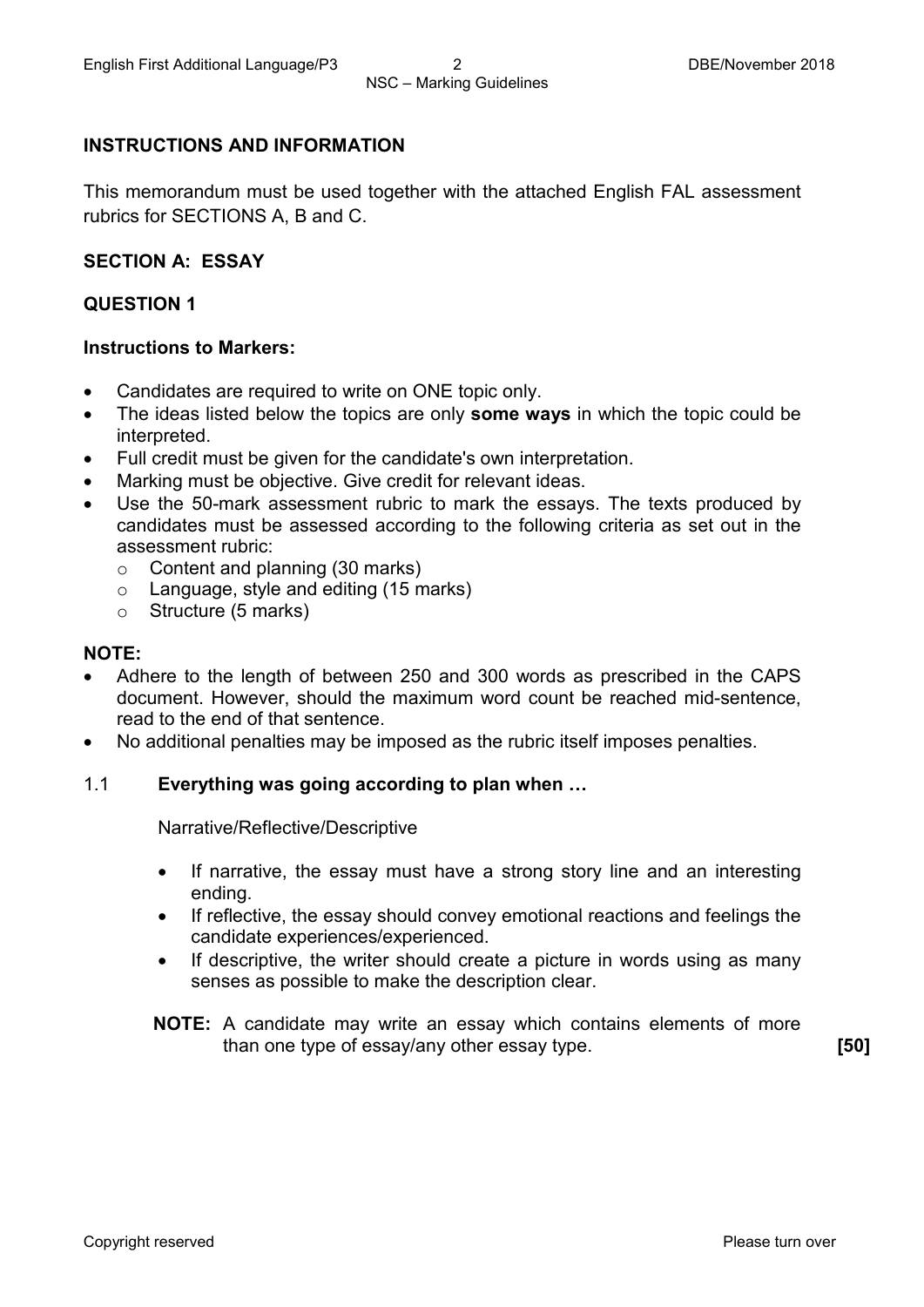#### 1.2 **'We can change the world and make it a better place. It is in your hands to make a difference.' – Nelson Mandela**

Reflective/Argumentative/Discursive/Narrative

- If reflective, the essay should convey emotional reactions and feelings the candidate experiences/experienced.
- If argumentative, the essay must reflect a specific argument or viewpoint for or against the topic. The candidate should give a range of arguments to support his/her view. The conclusion should be a strong, clear and convincing statement of the writer's opinion.
- If discursive, the arguments for and against must be well-balanced and clearly analysed in the essay. The candidate must provide supporting evidence for arguments. The candidate may come to a particular conclusion at the end of the essay, which should include recommendations.
- If narrative, the essay must have a strong story line and an interesting ending.

**NOTE:** A candidate may write an essay which contains elements of more than one type of essay/any other essay type. **[50]**

#### 1.3 **Hidden treasure**

Descriptive/Narrative/Reflective

- If descriptive, the candidate should create a picture in words using as many senses as possible to make the description clear.
- If narrative, the essay must have a strong story line and an interesting ending.
- If reflective, the essay should convey emotional reactions and feelings the candidate experiences/experienced.
- **NOTE:** A candidate may write an essay which contains elements of more than one type of essay/any other essay type. **[50]**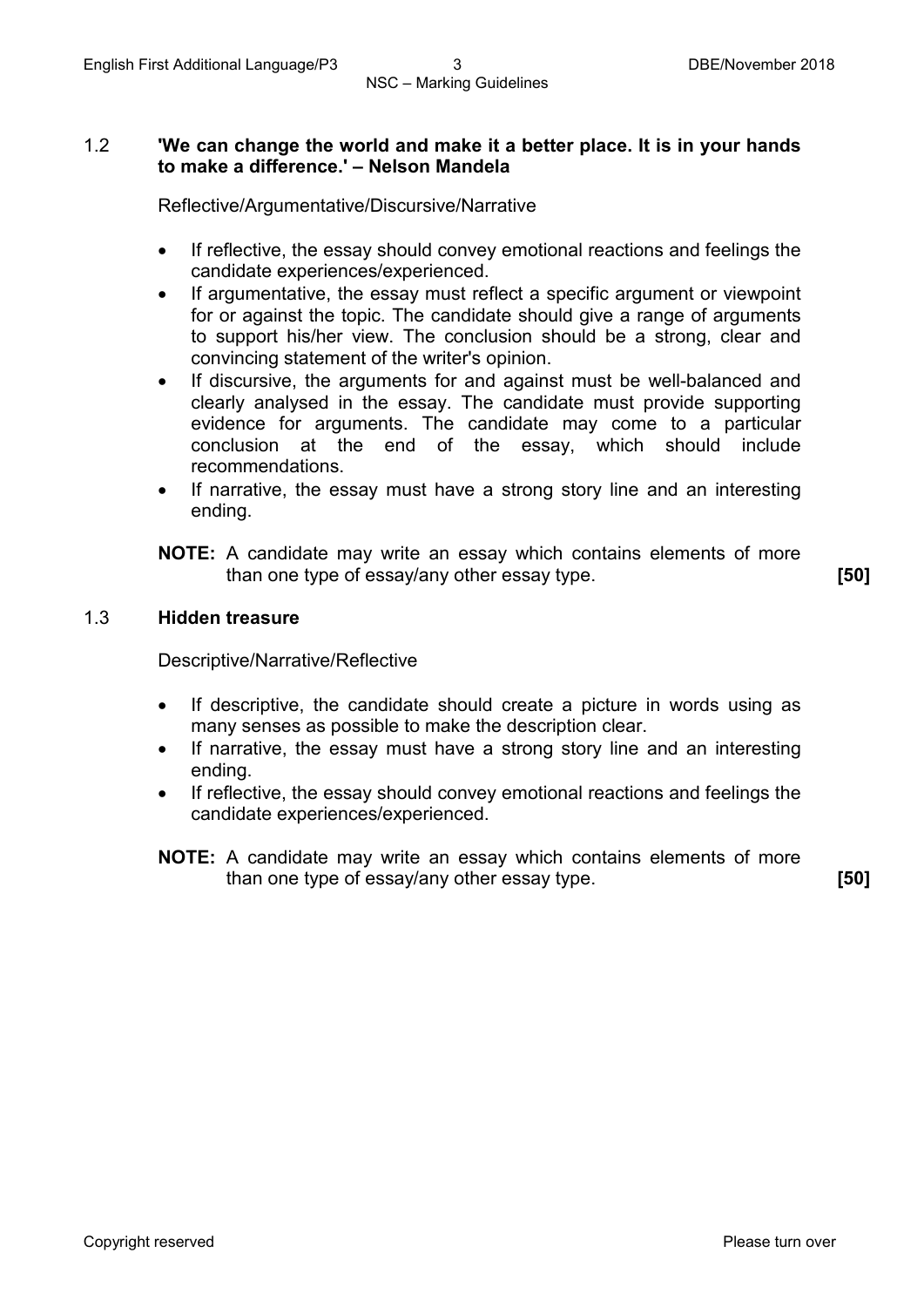#### 1.4 **'Go for it now. The future is promised to no-one.' – Dr Wayne Dyer**

Reflective/Argumentative/Discursive/Narrative

- If reflective, the essay should convey emotional reactions and feelings the candidate experiences/experienced.
- If argumentative, the essay must reflect a specific argument or viewpoint for or against the topic. The candidate should give a range of arguments to support his/her view. The conclusion should be a strong, clear and convincing statement of the writer's opinion.
- If discursive, the arguments for and against must be well-balanced and clearly analysed in the essay. The candidate must provide supporting evidence for arguments. The candidate may come to a particular conclusion at the end of the essay, which should include recommendations.
- If narrative, the essay must have a strong story line and an interesting ending.

**NOTE:** A candidate may write an essay which contains elements of more than one type of essay/any other essay type. **[50]**

#### 1.5 **You do not need someone else's approval to feel good about yourself.**

Argumentative/ Discursive/Reflective

- If argumentative, the essay must convey a specific argument or viewpoint for or against the topic. The candidate should give a range of arguments to support his/her view. The conclusion should be a strong, clear and convincing statement of the writer's opinion.
- If discursive, the arguments for and against must be well-balanced and clearly analysed in the essay. The candidate must provide supporting evidence for arguments. The candidate may come to a particular conclusion at the end of the essay, which should include recommendations.
- If reflective, the essay should convey emotional reactions and feelings the candidate experiences/experienced.
- **NOTE:** A candidate may write an essay which contains elements of more than one type of essay/any other essay type. **[50]**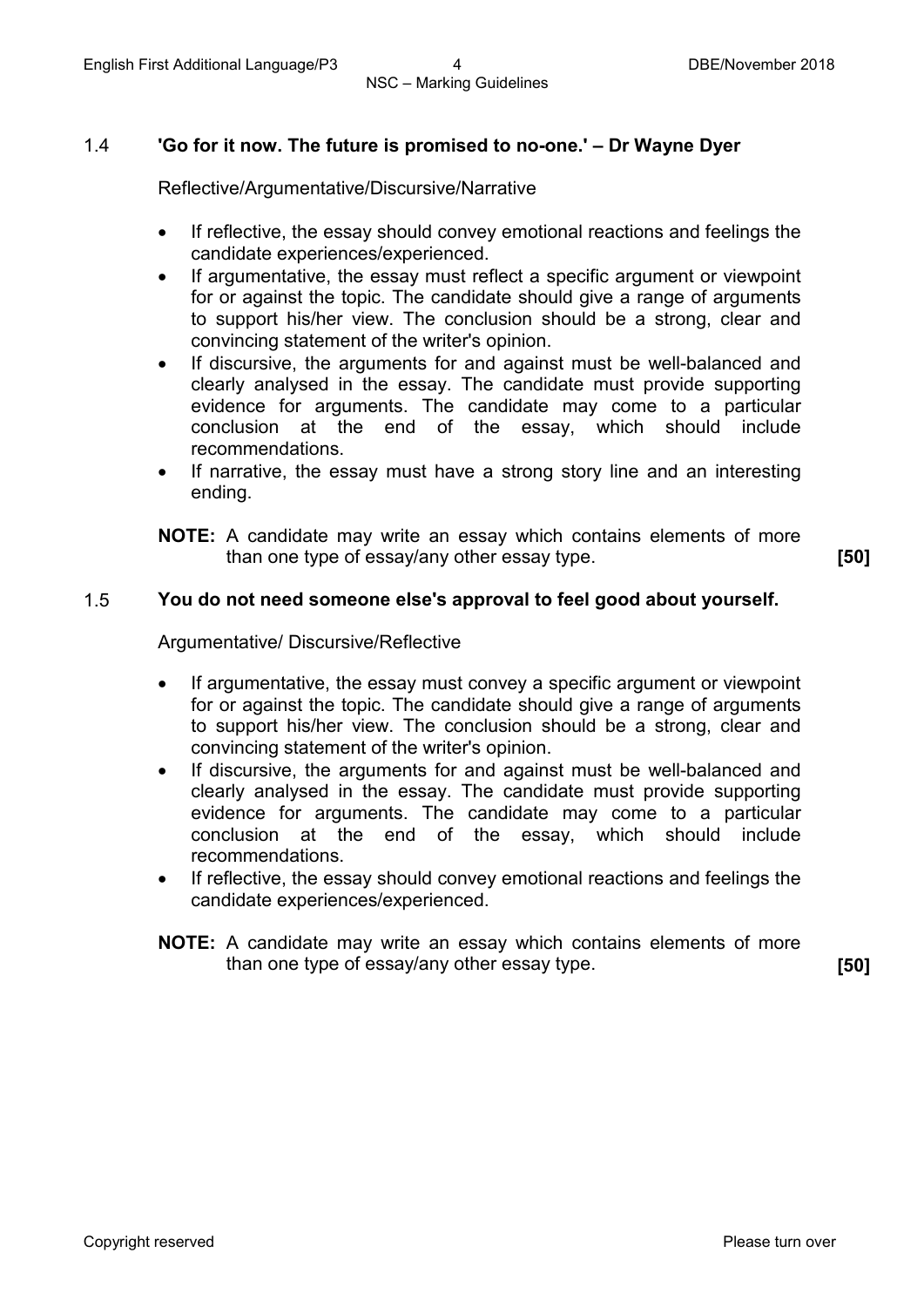#### 1.6 **Beyond these walls**

Descriptive/Narrative/Reflective

- If descriptive, the candidate should create a picture in words using as many senses as possible to make the description clear.
- If narrative, the essay must have a strong story line and an interesting ending.
- If reflective, the essay should convey emotional reactions and feelings the candidate experiences/experienced.

**NOTE:** A candidate may write an essay which contains elements of more than one type of essay/any other essay type. **[50]**

#### 1.7 **Interpretation of pictures**

The candidate:

- must give the essay a suitable title.
- may interpret the pictures in any way, relevant to the picture.
- may choose to write any type of essay, relevant to the picture.
- must link the interpretation to the picture.
- may write in any appropriate tense.
- 1.7.1 Picture: **Computer**

Narrative/Descriptive/Reflective/Argumentative/Discursive

- Literal interpretations: Communicating electronically, use of computers, working in an office, electronic learning.
- Figurative interpretations: the effects of technology on our lives, modern life, the world of work. **[50]**

#### 1.7.2 Picture: **Lion**

Narrative/Descriptive/Reflective/Argumentative/Discursive

- Literal interpretations: lions as an endangered species, king of the jungle, wildlife.
- Figurative interpretations: survival of the fittest, law of the jungle, power, fear. **[50]**

#### **TOTAL SECTION A: 50**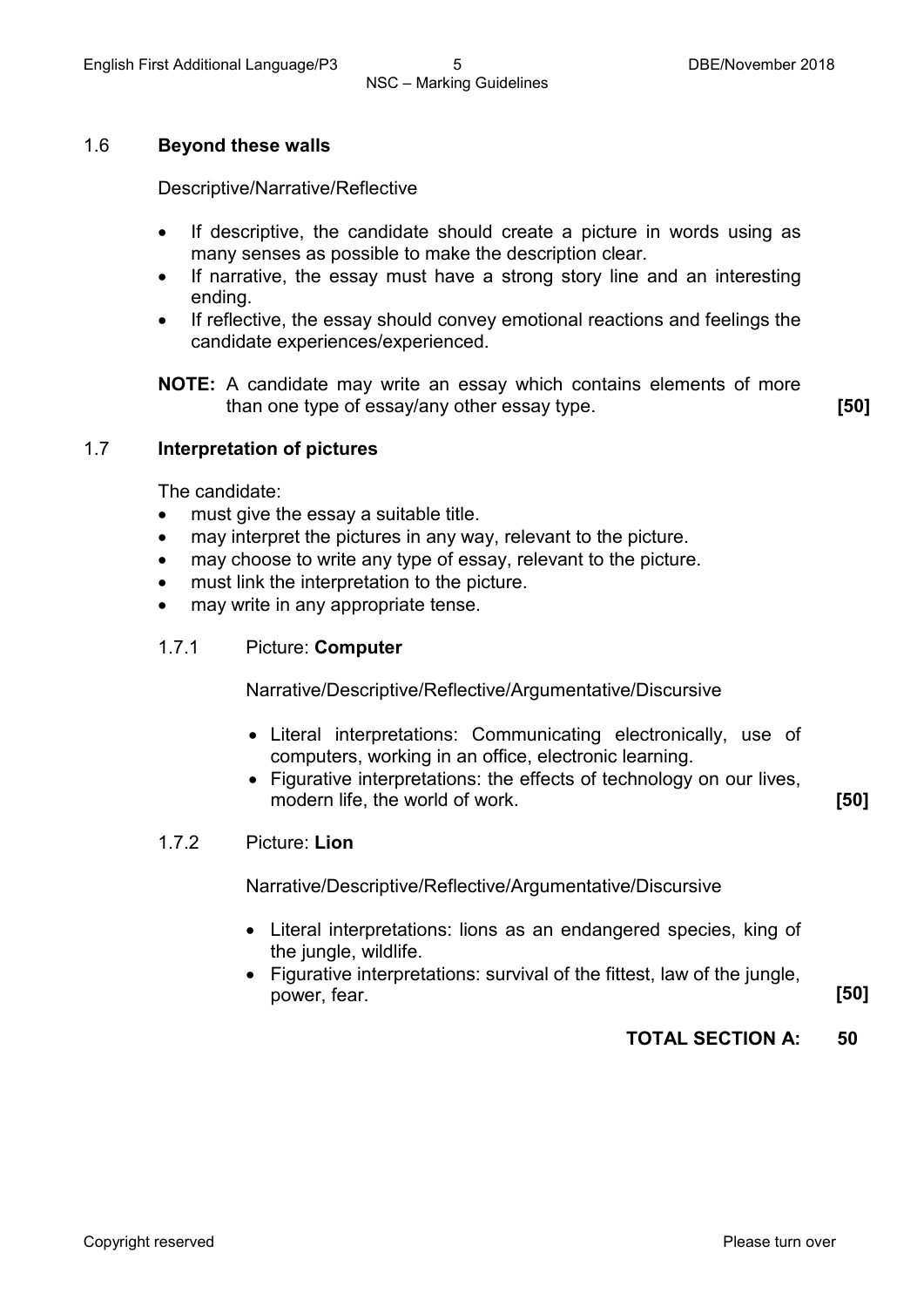### **SECTION B: LONGER TRANSACTIONAL TEXT**

#### **QUESTION 2**

#### **Instructions to Markers:**

- Candidates are required to answer ONE question.
- Marking must be objective. Give credit for relevant ideas.
- Use the 30-mark assessment rubric to mark the responses in this section. The texts produced by candidates must be assessed according to the following criteria as set out in the assessment rubric:
	- $\circ$  Content, planning and format (18 marks)<br> $\circ$  Language, style and editing (12 marks)
	- Language, style and editing (12 marks)

#### **NOTE:**

- Adhere to the length of between 120 and 150 words as prescribed in the CAPS document. However, should the maximum word count be reached mid-sentence, read to the end of that sentence.
- No additional penalties may be imposed as the rubric itself imposes penalties.

#### 2.1 **DIALOGUE**

A conversation between siblings.

• A brief context must be provided at the beginning of the dialogue.

The dialogue must be between the siblings.

- The tone must be informal.
	- The following aspects of the dialogue format must be included:
		- $\circ$  The names of the speakers written on the left side of the page.<br>  $\circ$  A colon after the name of the character who is speaking.
		- $\circ$  A colon after the name of the character who is speaking.<br>  $\circ$  A new line to indicate each new speaker.
		- A new line to indicate each new speaker.
		- o Where necessary, actions must be given in brackets before the words are spoken. **[30]**

#### 2.2 **OBITUARY**

A learner has recently passed away.

- The tone must be formal.
- The following aspects of format must be included:
	- $\circ$  Full name of the deceased  $\circ$  Date of birth
	- Date of birth
	- o Date of death
	- o Birthplace
	- o Where the person was living at the time of death
	- o Key survivors (e.g. parents, siblings) and their names
- The following information may be included:
	- o Date, time and place of funeral
	- $\circ$  Biographical information<br> $\circ$  Cause of death.
	- Cause of death.
- The obituary must pay tribute to the deceased. **[30]**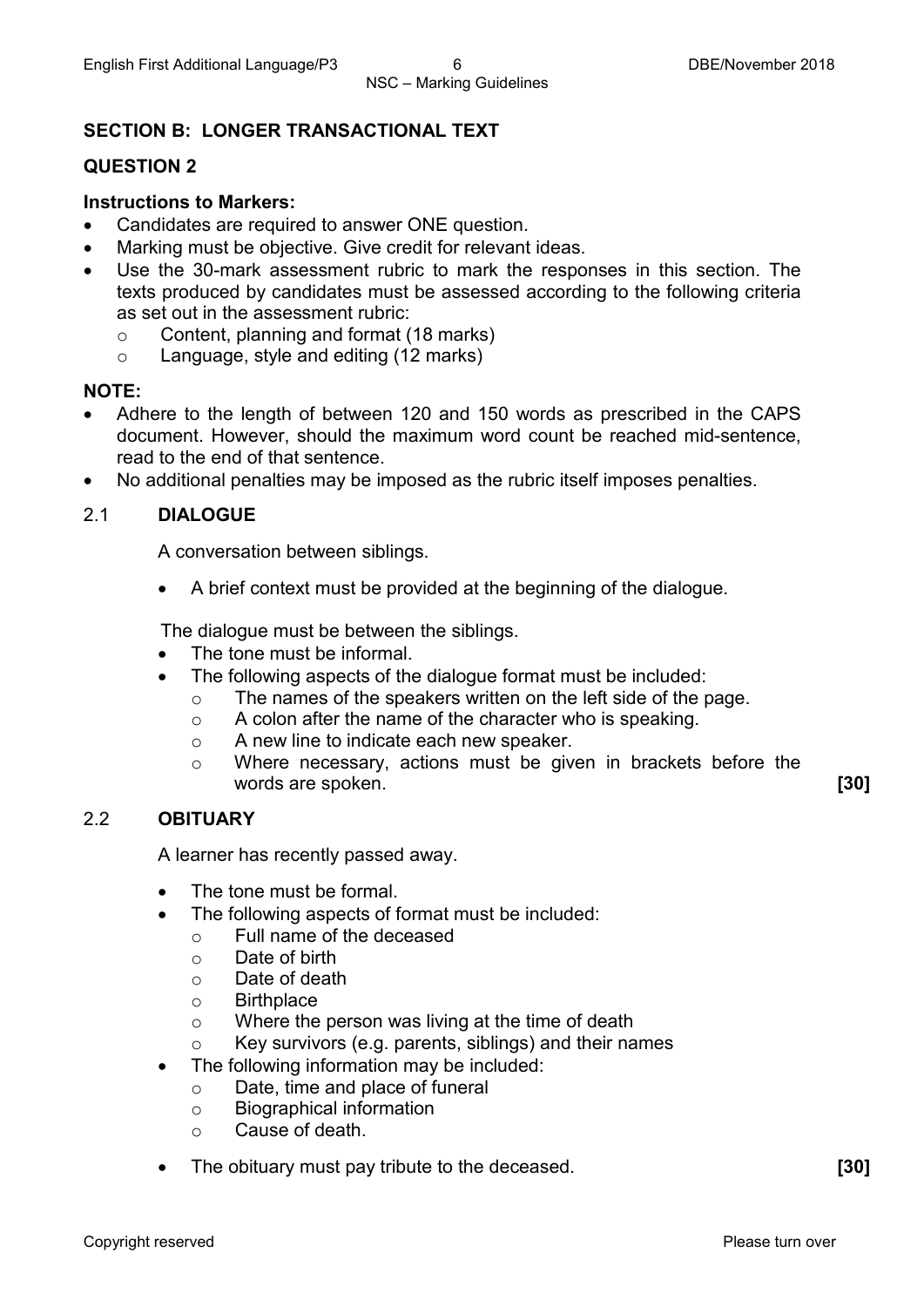#### 2.3 **NEWSPAPER ARTICLE**

An article for a community newspaper.

- The article must have a suitable heading.
- Paragraphs should not be too long.
- The style should be personal, addressing the reader.
- The language may be formal.
- The article should be stimulating to the reader/encourage the reader to recycle.
- The article must provide the reader with suggestions on how residents can recycle at home. **[30]**

#### 2.4 **FORMAL LETTER**

Complaint to the manager.

- Allow for acceptable variations of the format, e.g. addresses.
- The letter must be addressed to the manager of the store.
- The tone and register of the letter must be formal.
- The letter must include an introduction, a body and a conclusion.
- The following aspects of format must be included:
	- Address of sender<br>○ Date
	- Date
	- o Recipient: The Manager
	- o Address of recipient<br>
	o Greeting/Salutation
	- Greeting/Salutation<br>○ Subiect line
	- o Subject line<br>⊙ Suitable end
	- o Suitable ending<br>
	o Signature
	- Signature
	- o Name of sender
- The following information must be included in the letter, **among others**:
	- o Details about the purchase of the garment
	- o Dissatisfaction with the service **[30]**

**TOTAL SECTION B: 30**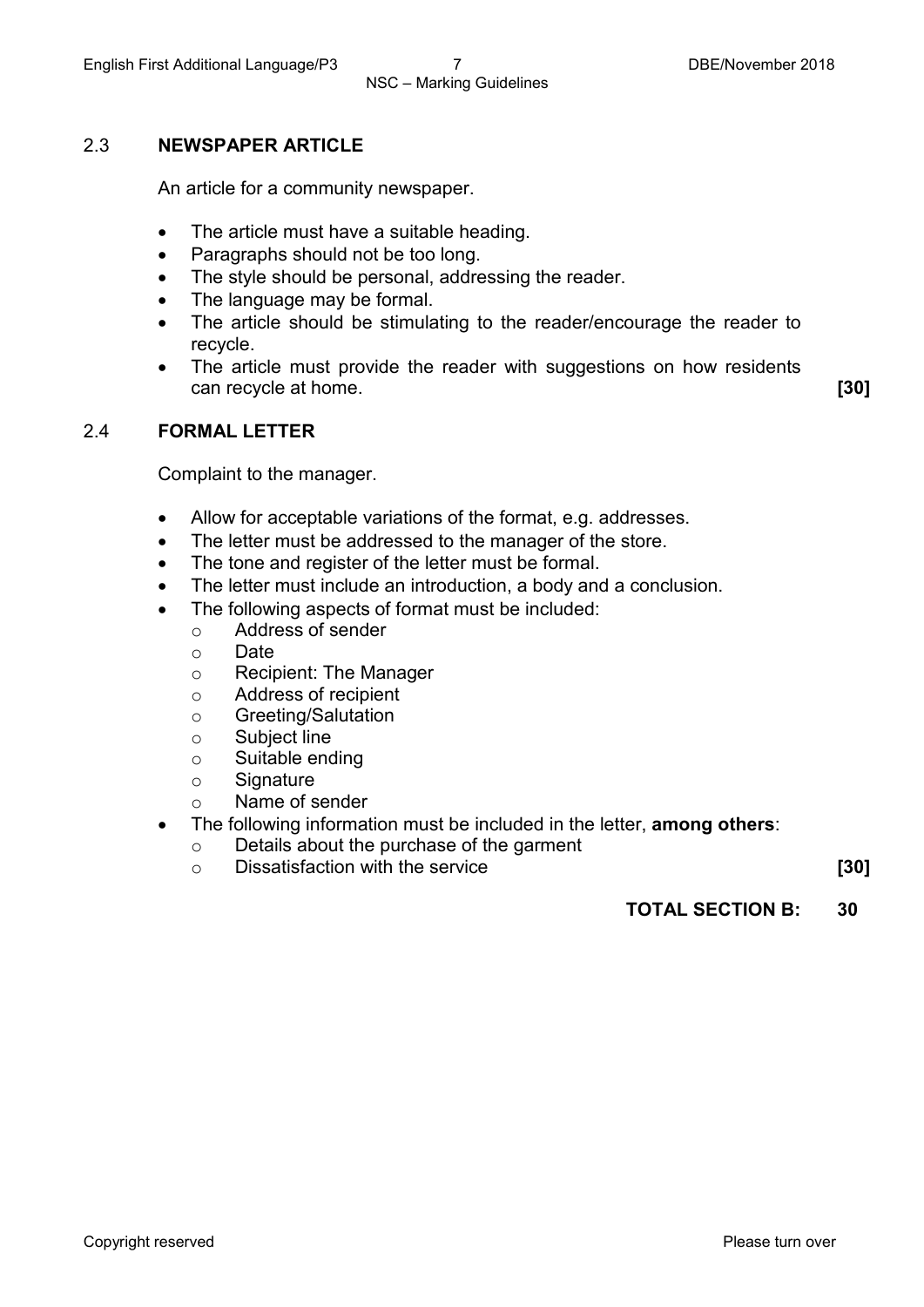#### **SECTION C: SHORTER TRANSACTIONAL TEXT**

#### **QUESTION 3**

#### **Instructions to Markers:**

- Candidates are required to answer ONE question.
- Marking must be objective. Give credit for relevant ideas.
- Use the 20-mark assessment rubric to mark the responses in this section. The texts produced by candidates must be assessed according to the following criteria as set out in the assessment rubric:
	- $\circ$  Content, planning and format (12 marks)<br> $\circ$  Language, style and editing (8 marks)
	- Language, style and editing (8 marks)

#### **NOTE:**

- Adhere to the length of between 80 and 100 words as prescribed in the CAPS document. However, should the maximum word count be reached mid-sentence, read to the end of that sentence.
- No additional penalties may be imposed as the rubric itself imposes penalties.

#### 3.1 **FLYER**

Service to the elderly

- The following aspects should be included in the flyer, **among others**:
	- Eye-catching headline or slogan<br>○ Catchy words and phrases
	- Catchy words and phrases<br>○ Sufficient details of services
	- Sufficient details of services offered
	- o Contact details of the person offering the service
- The language may be formal or informal but not slang or colloquial.

**NOTE:** Do NOT award marks for illustrations or drawings. **[20]**

#### 3.2 **DIARY ENTRIES**

The candidate's feelings BEFORE and AFTER informing his/her family of the decision taken.

- There MUST be TWO diary entries with two different dates/times.
- The entries must express the candidate's feelings before and after informing his/her family.
- The diary entries should be written in the first person.
- The language should be simple and informal.
- The tone must reflect suitable emotions. **[20]**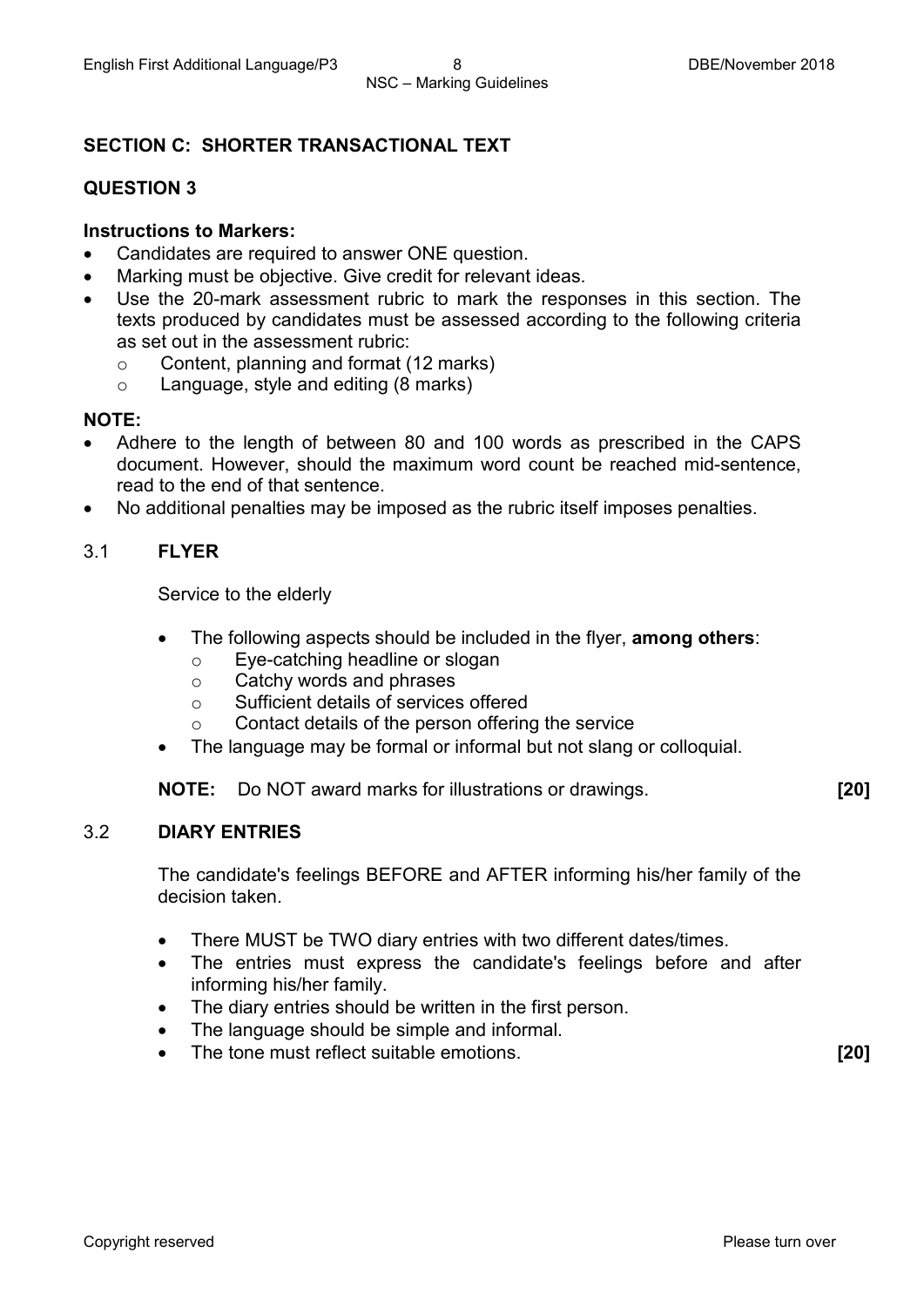#### 3.3 **DIRECTIONS**

Directions to the clinic

- The directions may be in either point or paragraph form.
- Complete sentences are not necessary.
- Directions must be in the correct chronological order.
- Approximate distance, turns and landmarks must be included.

**NOTE:** Do NOT award marks for illustrations. **[20]**

**TOTAL SECTION C: 20**

**GRAND TOTAL: 100**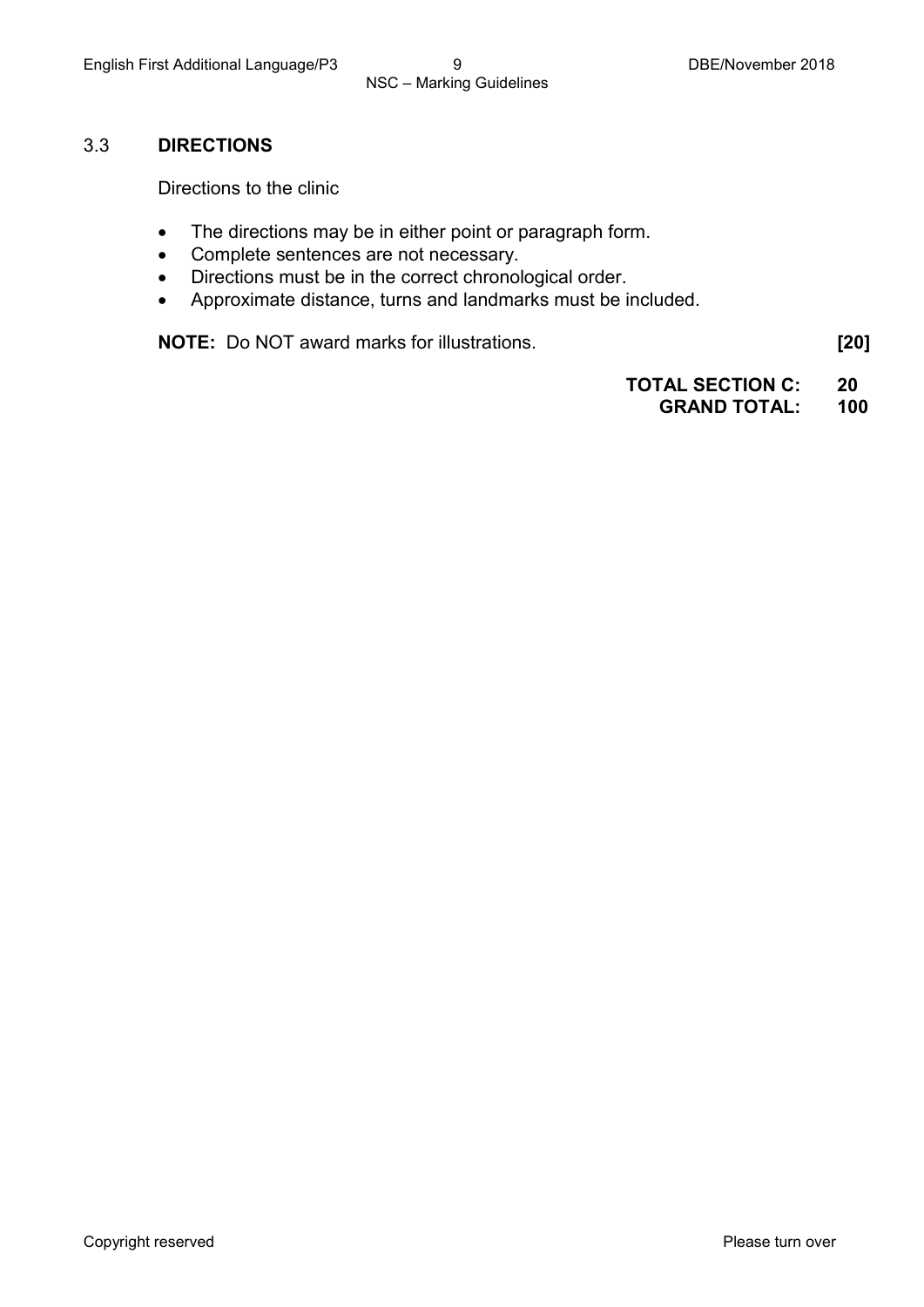#### **ASSESSMENT RUBRIC FOR ESSAY – FIRST ADDITIONAL LANGUAGE [50 MARKS]**

| <b>Criteria</b>                                                                                                                                                                      |                    | <b>Exceptional</b>                                                                                                                                                                                                                                                                      | <b>Skilful</b>                                                                                                                                                                                                                                       | <b>Moderate</b>                                                                                                                                                                                                         | Elementary                                                                                                                                                                                         | Inadequate                                                                                                                                                                                                 |
|--------------------------------------------------------------------------------------------------------------------------------------------------------------------------------------|--------------------|-----------------------------------------------------------------------------------------------------------------------------------------------------------------------------------------------------------------------------------------------------------------------------------------|------------------------------------------------------------------------------------------------------------------------------------------------------------------------------------------------------------------------------------------------------|-------------------------------------------------------------------------------------------------------------------------------------------------------------------------------------------------------------------------|----------------------------------------------------------------------------------------------------------------------------------------------------------------------------------------------------|------------------------------------------------------------------------------------------------------------------------------------------------------------------------------------------------------------|
| <b>CONTENT &amp;</b><br><b>PLANNING</b>                                                                                                                                              |                    | $28 - 30$                                                                                                                                                                                                                                                                               | $22 - 24$                                                                                                                                                                                                                                            | $16 - 18$                                                                                                                                                                                                               | $10-12$                                                                                                                                                                                            | $4-6$                                                                                                                                                                                                      |
| (Response and ideas)<br>Organisation of ideas for<br>planning;<br>Awareness of purpose,<br>audience and context<br><b>30 MARKS</b>                                                   | <b>Upper level</b> | -Outstanding/Striking response<br>beyond normal expectations<br>-Intelligent, thought-provoking<br>and mature ideas<br>-Exceptionally well organised<br>and coherent (connected),<br>including introduction, body and<br>conclusion/ending                                              | -Very well-crafted response<br>-Fully relevant and interesting<br>ideas with evidence of<br>maturity<br>-Very well organised and<br>coherent (connected),<br>including<br>introduction, body and<br>conclusion/ending                                | -Satisfactory response<br>-Ideas are reasonably coherent<br>and convincing<br>-Reasonably organised and<br>coherent, including introduction,<br>body and conclusion/ending                                              | -Inconsistently coherent<br>response<br>-Unclear ideas and unoriginal<br>-Little evidence of organisation<br>and coherence                                                                         | -Totally irrelevant response<br>-Confused and unfocused ideas<br>-Vague and repetitive<br>-Unorganised and incoherent                                                                                      |
|                                                                                                                                                                                      |                    | $25 - 27$                                                                                                                                                                                                                                                                               | $19 - 21$                                                                                                                                                                                                                                            | $13 - 15$                                                                                                                                                                                                               | $7 - 9$                                                                                                                                                                                            | $0 - 3$                                                                                                                                                                                                    |
|                                                                                                                                                                                      | Lower level        | -Excellent response but lacks<br>the exceptionally striking<br>qualities of the outstanding<br>essay<br>-Mature and intelligent ideas<br>-Skilfully organised and coherent<br>(connected), including<br>introduction, body and<br>conclusion/ending                                     | -Well-crafted response<br>-Relevant and interesting<br>ideas<br>-Well organised and coherent<br>(connected), including<br>introduction, body and<br>conclusion                                                                                       | -Satisfactory response but some<br>lapses in clarity<br>-Ideas are fairly coherent and<br>convincing<br>-Some degree of organisation<br>and coherence, including<br>introduction, body and<br>conclusion                | -Largely irrelevant response<br>-Ideas tend to be<br>disconnected and confusing<br>-Hardly any evidence of<br>organisation and coherence                                                           | -No attempt to respond to the<br>topic<br>-Completely irrelevant and<br>inappropriate<br>-Unfocused and muddled                                                                                            |
| <b>LANGUAGE, STYLE &amp;</b>                                                                                                                                                         |                    | $14 - 15$                                                                                                                                                                                                                                                                               | $11 - 12$                                                                                                                                                                                                                                            | $8 - 9$                                                                                                                                                                                                                 | $5 - 6$                                                                                                                                                                                            | $0 - 3$                                                                                                                                                                                                    |
| <b>EDITING</b><br>Tone, register, style,<br>vocabulary appropriate<br>to purpose/effect and<br>context:<br>Word choice:<br>Language use and<br>conventions.<br>punctuation, grammar, | <b>Upper level</b> | -Tone, register, style and<br>vocabulary highly appropriate to<br>purpose, audience and context<br>-Language confident,<br>exceptionally impressive<br>-Compelling and rhetorically<br>effective in tone<br>-Virtually error-free in grammar<br>and spelling<br>-Very skilfully crafted | -Tone, register, style and<br>vocabulary very appropriate to<br>purpose, audience and<br>context<br>-Language is effective and a<br>consistently appropriate tone<br>is used<br>-Largely error-free in grammar<br>and spelling<br>-Very well crafted | -Tone, register, style and<br>vocabulary appropriate to<br>purpose, audience and context<br>-Appropriate use of language to<br>convey meaning<br>-Tone is appropriate<br>-Rhetorical devices used to<br>enhance content | -Tone, register, style and<br>vocabulary less appropriate to<br>purpose, audience and context<br>-Very basic use of language<br>-Tone and diction are<br>inappropriate<br>-Very limited vocabulary | -Language incomprehensible<br>-Tone, register, style and<br>vocabulary not appropriate to<br>purpose, audience and context<br>-Vocabulary limitations so<br>extreme as to make<br>comprehension impossible |
| spelling                                                                                                                                                                             |                    | 13                                                                                                                                                                                                                                                                                      | 10                                                                                                                                                                                                                                                   | 7                                                                                                                                                                                                                       | $\boldsymbol{\Lambda}$                                                                                                                                                                             |                                                                                                                                                                                                            |
| <b>15 MARKS</b>                                                                                                                                                                      | Lower level        | -Language excellent and<br>rhetorically effective in tone<br>-Virtually error-free in grammar<br>and spelling<br>-Skilfully crafted                                                                                                                                                     | -Language engaging and<br>generally effective<br>-Appropriate and effective<br>tone<br>-Few errors in grammar and<br>spelling<br>-Well crafted                                                                                                       | -Adequate use of language with<br>some inconsistencies<br>-Tone generally appropriate and<br>limited use of rhetorical devices                                                                                          | -Inadequate use of language<br>-Little or no variety in sentence<br>-Exceptionally limited<br>vocabulary                                                                                           |                                                                                                                                                                                                            |
| <b>STRUCTURE</b>                                                                                                                                                                     |                    | 5                                                                                                                                                                                                                                                                                       | $\overline{\mathbf{4}}$                                                                                                                                                                                                                              | 3                                                                                                                                                                                                                       | $\overline{2}$                                                                                                                                                                                     | $0 - 1$                                                                                                                                                                                                    |
| Features of text:<br>Paragraph development<br>and sentence<br>construction<br><b>5 MARKS</b>                                                                                         |                    | -Excellent development of topic<br>-Exceptional detail<br>-Sentences, paragraphs<br>exceptionally well-constructed                                                                                                                                                                      | -Logical development of<br>details<br>-Coherent<br>-Sentences, paragraphs<br>logical, varied                                                                                                                                                         | -Relevant details developed<br>-Sentences, paragraphs well-<br>constructed<br>-Essay still makes sense                                                                                                                  | -Some valid points<br>-Sentences and paragraphs<br>faulty<br>-Essay still makes some sense                                                                                                         | -Necessary points lacking<br>-Sentences and paragraphs<br>faulty<br>-Essay lacks sense                                                                                                                     |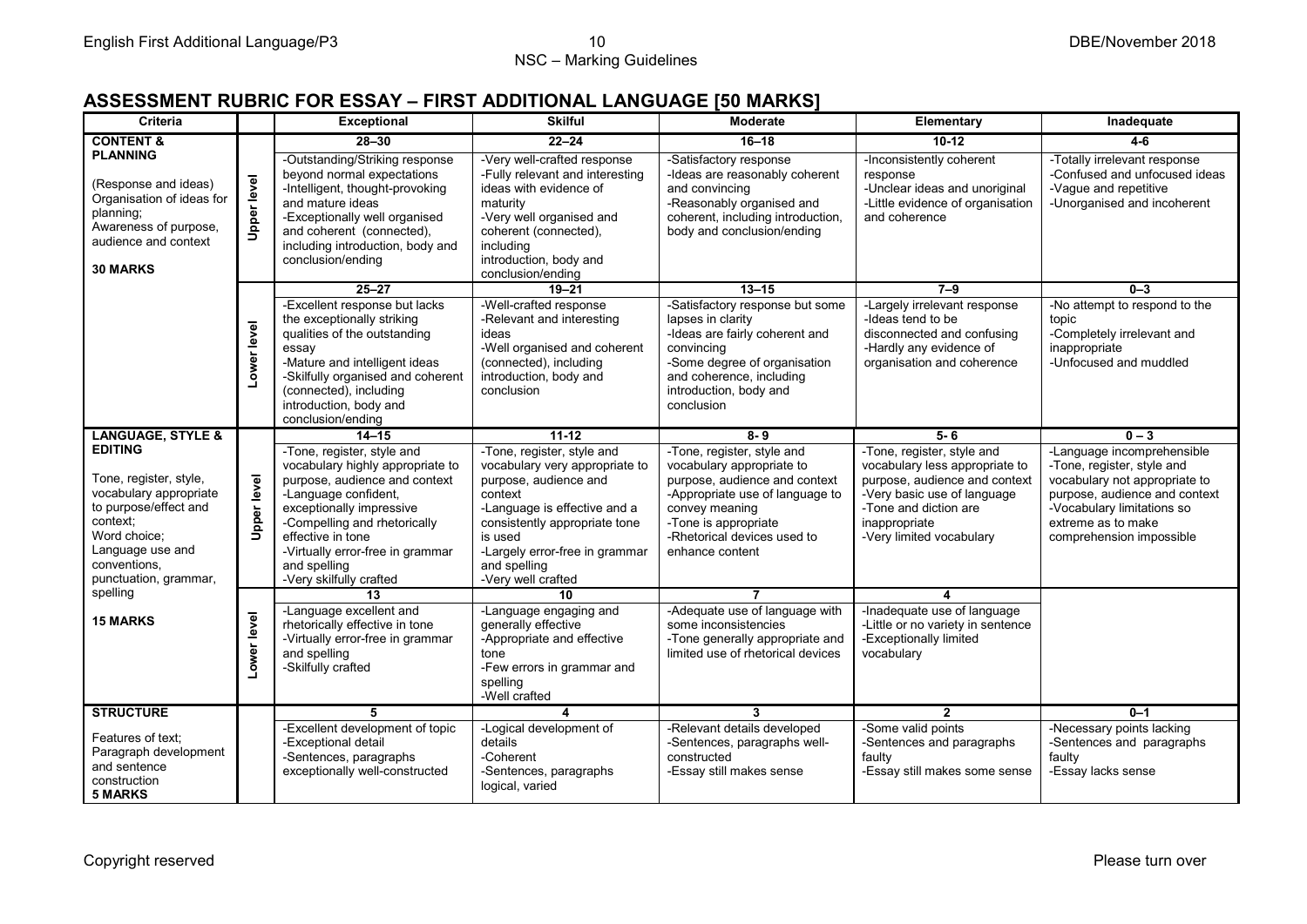### **ASSESSMENT RUBRIC FOR LONGER TRANSACTIONAL TEXT – FIRST ADDITIONAL LANGUAGE [30 MARKS]**

| <b>Criteria</b>              | <b>Exceptional</b>         | <b>Skilful</b>           | <b>Moderate</b>         | <b>Elementary</b>        | Inadequate               |
|------------------------------|----------------------------|--------------------------|-------------------------|--------------------------|--------------------------|
| <b>CONTENT, PLANNING</b>     | $15 - 18$                  | $11 - 14$                | $8 - 10$                | $5 - 7$                  | $0 - 4$                  |
| & FORMAT                     | -Outstanding response      | -Very good response      | -Adequate response      | -Basic response          | -Response reveals no     |
|                              | beyond normal              | demonstrating good       | demonstrating           | demonstrating some       | knowledge of features    |
| Response and ideas;          | expectations               | knowledge of features    | knowledge of features   | knowledge of features    | of the type of text      |
| Organisation of ideas        | -Intelligent and mature    | of the type of text      | of the type of text     | of the type of text      | -Meaning obscure with    |
| for planning;                | ideas                      | -Maintains focus - no    | -Not completely focused | -Some focus but writing  | major digressions        |
| Purpose, audience,           | -Extensive knowledge       | digressions              | - some digressions      | digresses                | -Not coherent in content |
| features/conventions         | of features of the type of | -Coherent in content     | -Reasonably coherent    | -Not always coherent in  | and ideas                |
| and context                  | text                       | and ideas, very well     | in content and ideas    | content and ideas        | -Very few details        |
|                              | -Writing maintains focus   | elaborated and details   | -Some details support   | -Few details support the | support the topic        |
| <b>18 MARKS</b>              | -Coherence in content      | support topic            | the topic               | topic                    | -Necessary rules of      |
|                              | and ideas                  | -Appropriate format with | -Generally appropriate  | -Necessary rules of      | format not applied       |
|                              | -Highly elaborated and     | minor inaccuracies       | format but with some    | format vaguely applied   |                          |
|                              | all details support the    |                          | inaccuracies            | -Some critical           |                          |
|                              | topic                      |                          |                         | oversights               |                          |
|                              | -Appropriate and           |                          |                         |                          |                          |
|                              | accurate format            |                          |                         |                          |                          |
| <b>LANGUAGE, STYLE &amp;</b> | $10 - 12$                  | $8 - 9$                  | $6 - 7$                 | $4-5$                    | $0 - 3$                  |
| <b>EDITING</b>               | -Tone, register, style     | -Tone, register, style   | -Tone, register, style  | -Tone, register, style   | -Tone, register, style   |
|                              | and vocabulary highly      | and vocabulary very      | and vocabulary          | and vocabulary less      | and vocabulary do not    |
| Tone, register, style,       | appropriate to purpose,    | appropriate to purpose,  | appropriate to purpose, | appropriate to purpose,  | correspond to purpose,   |
| purpose/effect,              | audience and context       | audience and context     | audience and context    | audience and context     | audience and context     |
| audience and context;        | -Grammatically             | -Generally               | -Some grammatical       | -Inaccurate grammar      | -Error-ridden and        |
| Language use and             | accurate and well-         | grammatically accurate   | errors                  | with numerous errors     | confused                 |
| conventions;                 | constructed                | and well-constructed     | -Adequate vocabulary    | -Limited vocabulary      | -Vocabulary not suitable |
| Word choice;                 | -Virtually error-free      | -Very good vocabulary    | -Errors do not impede   | -Meaning obscured        | for purpose              |
| Punctuation and              |                            | -Mostly free of errors   | meaning                 |                          | -Meaning seriously       |
| spelling                     |                            |                          |                         |                          | impaired                 |
|                              |                            |                          |                         |                          |                          |
| <b>12 MARKS</b>              |                            |                          |                         |                          |                          |
| <b>MARK RANGE</b>            | $25 - 30$                  | $19 - 23$                | $14 - 17$               | $9 - 12$                 | $0 - 7$                  |